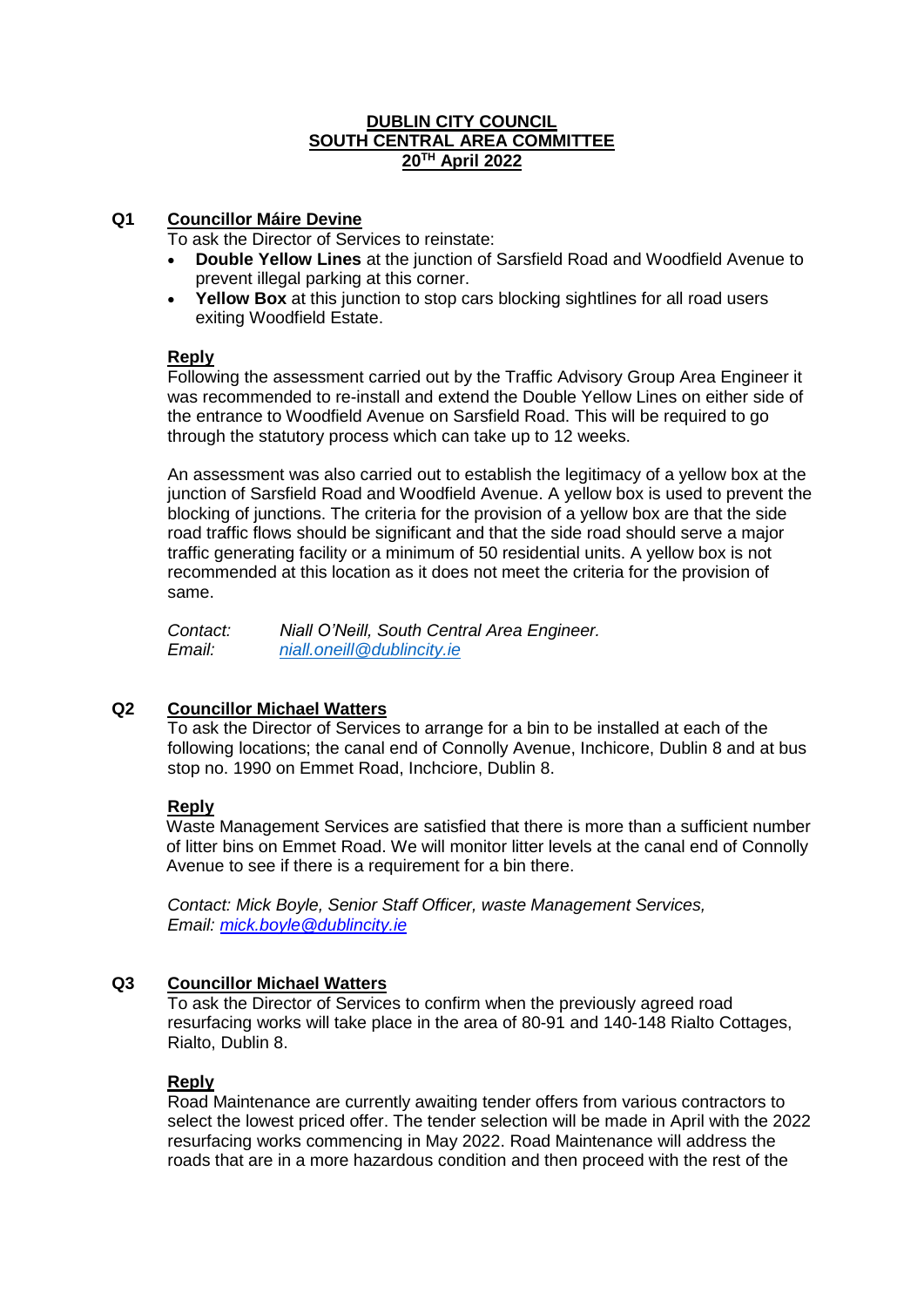program of works. I will have a more precise idea of the full program as we move into the summer of this year.

*Contact: Carl Ryan-Operations & South Central Area Engineer. Email: [roadmaintenanec@dublincity.ie](mailto:roadmaintenanec@dublincity.ie)*

## **Q4 Councillor Máire Devine**

To ask the Director of Services that the badly damaged tactile paving at the pedestrian crossing at the junction of the SCR/Sally's Bridge be repaired and consideration be given to installing protective bollards to prevent damage reoccurrence.,

## **Reply**

Thank you for your correspondence, I inspected this location today and could see no signs of distress in the tactile paving at the junction of the South Circular Road at Sally's Bridge. However there are some defects with pedestrian dishings at Lullymore Terrace and tree trips on Donore Avenue that have been added to our works list for repair.

*Contact: Carl Ryan-Operations & South Central Area Engineer Email: [road.maintenance@dublincity.ie](mailto:road.maintenance@dublincity.ie)*

## **Q5 Councillor Máire Devine**

*Question withdrawn*

### **Q6 Councillor Máire Devine**

To ask the Director of Services that the traffic management and road layout at the Kilmainham/SCR junction be reviewed given the increase in significant traffic congestion. To include a report on emergency access from the Chief Fire Officer and the National Ambulance Service?

### **Reply**

Dublin Fire Brigade has noted an increase in traffic volumes in this area. Emergency access continues to be available through use of blue lights and sirens as required and when necessary.

*Contact: Breeda Melvin Email: [dfbfeedback@dublincity.ie](mailto:dfbfeedback@dublincity.ie)*

The ITS section will carry out a review of the relevant junctions and will issue a detailed follow up response via TAMS.

*Contact:* Susanne Hickey, Executive ITS Officer *Email:* [susanne.hickey@dublincity.ie](mailto:susanne.hickey@dublincity.ie)

## **Q7 Councillor Máire Devine**

To ask the Director of Services if the Coombe location is a first for APCOA Parking Holdings in the management of residential permit parking in Dublin South Central?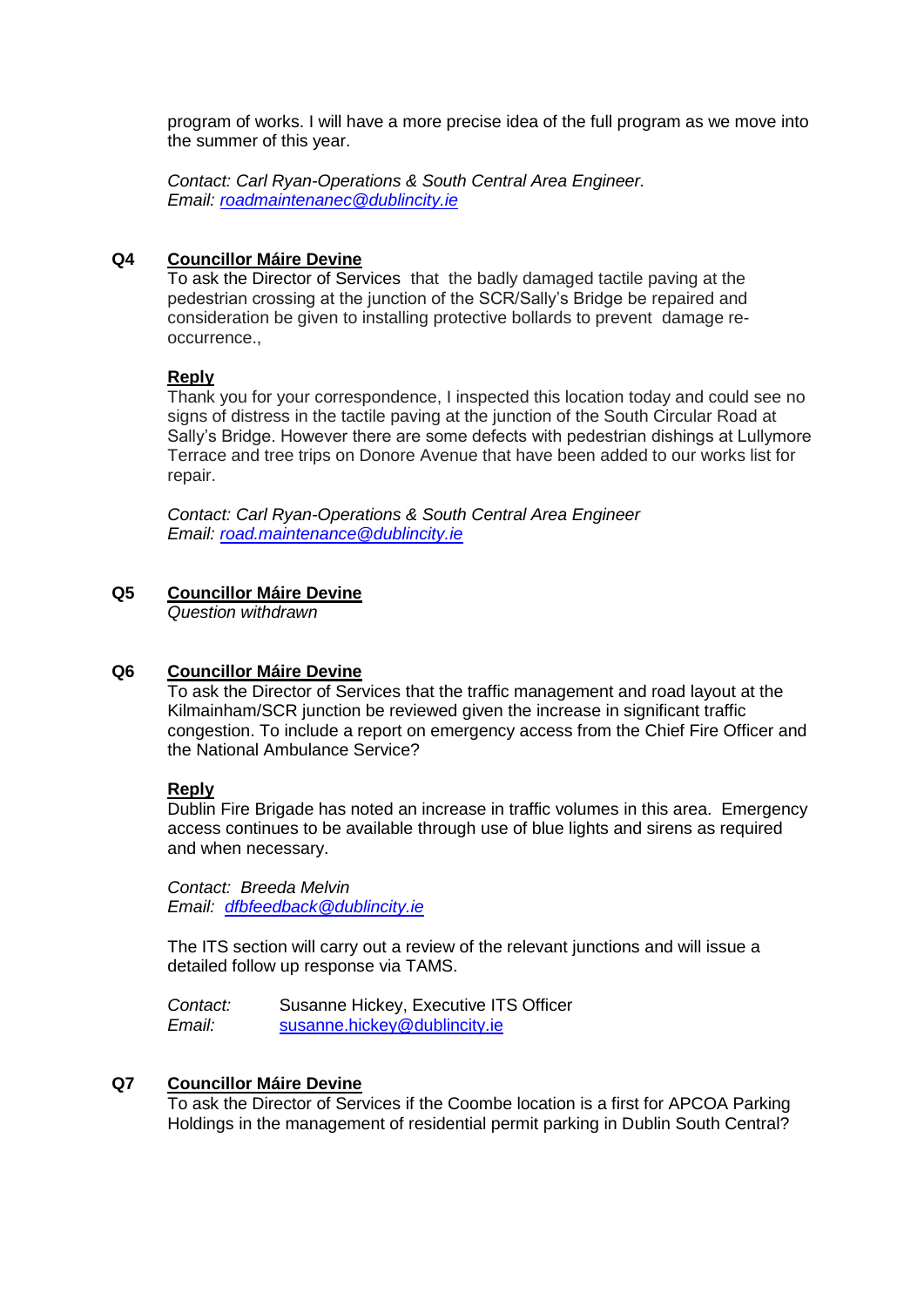# **Reply**

I can confirm that APCOA manage the permit parking within a number of Dublin City Council housing complexes. The permit parking has not yet been implemented within Coombe Court and the area office is continuing to work with the residents regarding their request to implement permit parking.

*Contact: Veronica Hand Email: [veronica.hand@dublincity.ie](mailto:veronica.hand@dublincity.ie)*

# **Q8 Councillor Máire Devine**

To ask the Director of Services if there were/are proposals to provide changing room facilities at the vacant site adjacent to the pitch and playground at Poole Street/Braithwaite Street?

# **Reply**

There are no proposals to provide changing room facilities at the vacant site adjacent the pitch and playground at Poole Street/Braithwaite Street.

*Contact: Tony Smithers DCC Housing Manager Email: [tony.smithers@dublincity.ie](mailto:tony.smithers@dublincity.ie)*

# **Q9 Councillor Máire Devine**

To ask the Director of Services that the local community be involved in assisting in the compilation of a report regarding the effectiveness of the "bagbins" trial at Gray/Reginald Street Dublin 8?

# **Reply**

One of the items being explored as part of the City Challenge to address litter and illegal are 'BagBins'.

Residents and business in many areas use plastic bags to present their waste. Bags can be visually unattractive on a street, can cause litter problems when animals rip them to access food and can also obstruct people on the footpath when trying to get past. 'BagBins' are a container which folds flat when not in use, but can be unfolded to create a temporary 'bin' in which to store the bags.

The concept is currently being trialled at 7 locations across the city, including at Gray Street and Reginald Street, and we'd like to learn more about whether this solution is a good one for the specific users, the general public, and also for the streetscape.

At all of the locations we will be gathering learnings in the following 4 ways:

- Direct conversations with locals (for example we've already had direct conversations with 8 local residents)
- Indirect observations of users interacting with the service.
- Onstreet signage now in place seeking feedback
- Public feedback via social media (you can follow it using the hashtag #BagBinBETA).

This trial will be fully removed at the end of the trial in late April / early May, and we would warmly welcome all councillor feedback on this concept before then. You can read more at<http://dccbeta.ie/project/article/bagbin> including finding a list of the trial locations.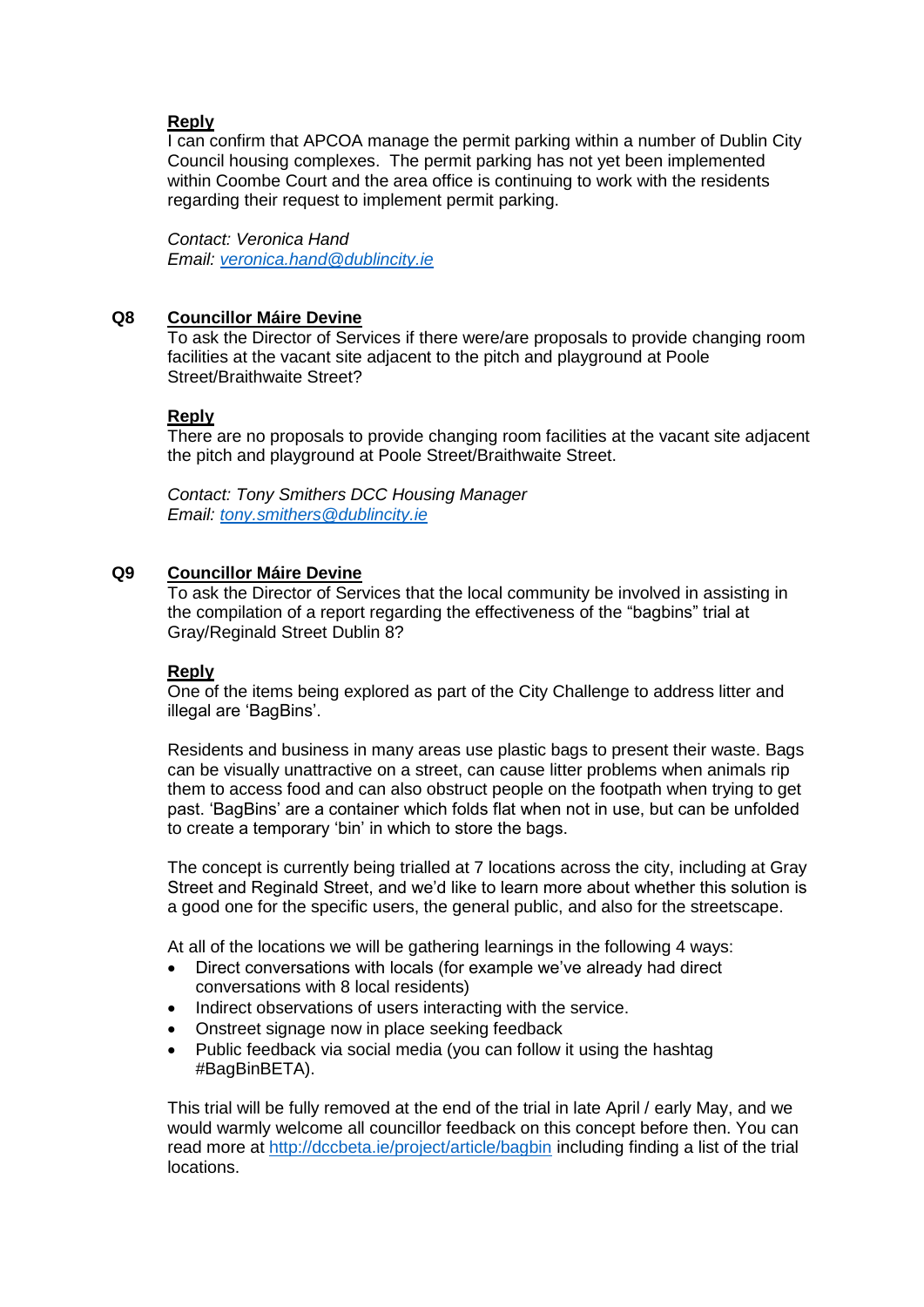The trial will then be reviewed and the results will be made public in a report on [www.dccbeta.ie](http://www.dccbeta.ie/) and on social media.

*Contact Richard Whelan, Administrative Officer, Waste Management Services. Email: [richard.whelan@dublincity.ie](mailto:richard.whelan@dublincity.ie)*

### **Q10 Councillor Darragh Moriarty**

To ask the Director of Services to confirm a date when the long block will be demolished in Dolphin House. Further, can the Director confirm when the old Dolphin Park blocks will be demolished?

#### **Reply**

The tender documents for the Dolphin House long block demolitions were published on eTenders 10<sup>th</sup> March 2022. The RFT number is 206877 and the date for receipt of tender returns is  $8<sup>th</sup>$  April 2022. Once received, the tenders will be evaluated and a tender report will be issued.

Once a contractor is selected DCC hope to have the works started in Q4 2022.

Dolphin Park. The tendering process for Dolphin Park will start in Q4 2022 and hope to have a contractor on-site Q1 2023.

*Contact: Tony Smithers Email: [tony.smithers@dublincity.ie](mailto:tony.smithers@dublincity.ie)*

### **Q11 Councillor Darragh Moriarty**

To ask the Director of Services for DCC to look at the overgrown shabby condition of decanted blocks in Dolphin House. The state the blocks are being left in by DCC are not good enough and show disregard for the residents and neighbours who continue to live in the complex. Can DCC confirm when its landscapers will be in to clear the overgrowth in the blocks?

#### **Reply**

DCC maintenance will inspect the area hoarded off around the demolition blocks and will revert back to you regarding the overgrowth.

*Contact: Tony Smithers Email: [tony.smithers@dublincity.ie](mailto:tony.smithers@dublincity.ie)*

## **Q12 Councillor Darragh Moriarty**

To ask the Director of Services to confirm what DCC's future plans are for 131/143, The Old Guardhouse, Griffith Barracks, South Circular Road, Dublin 8 (RPS no. 1846), which is currently in a state of disrepair.

## **Reply**

The property has recently come to the attention of the Derelict Sites Section. An inspection on 31st March showed that the building was roofless. This is a protected structure and its preservation is a priority. Where a protected structure site is considered derelict, as in this case, the Derelict Sites Section liaise closely with our colleagues in the Conservation Section to determine the best course of action to address the issues with the site. There are works needed to be carried out to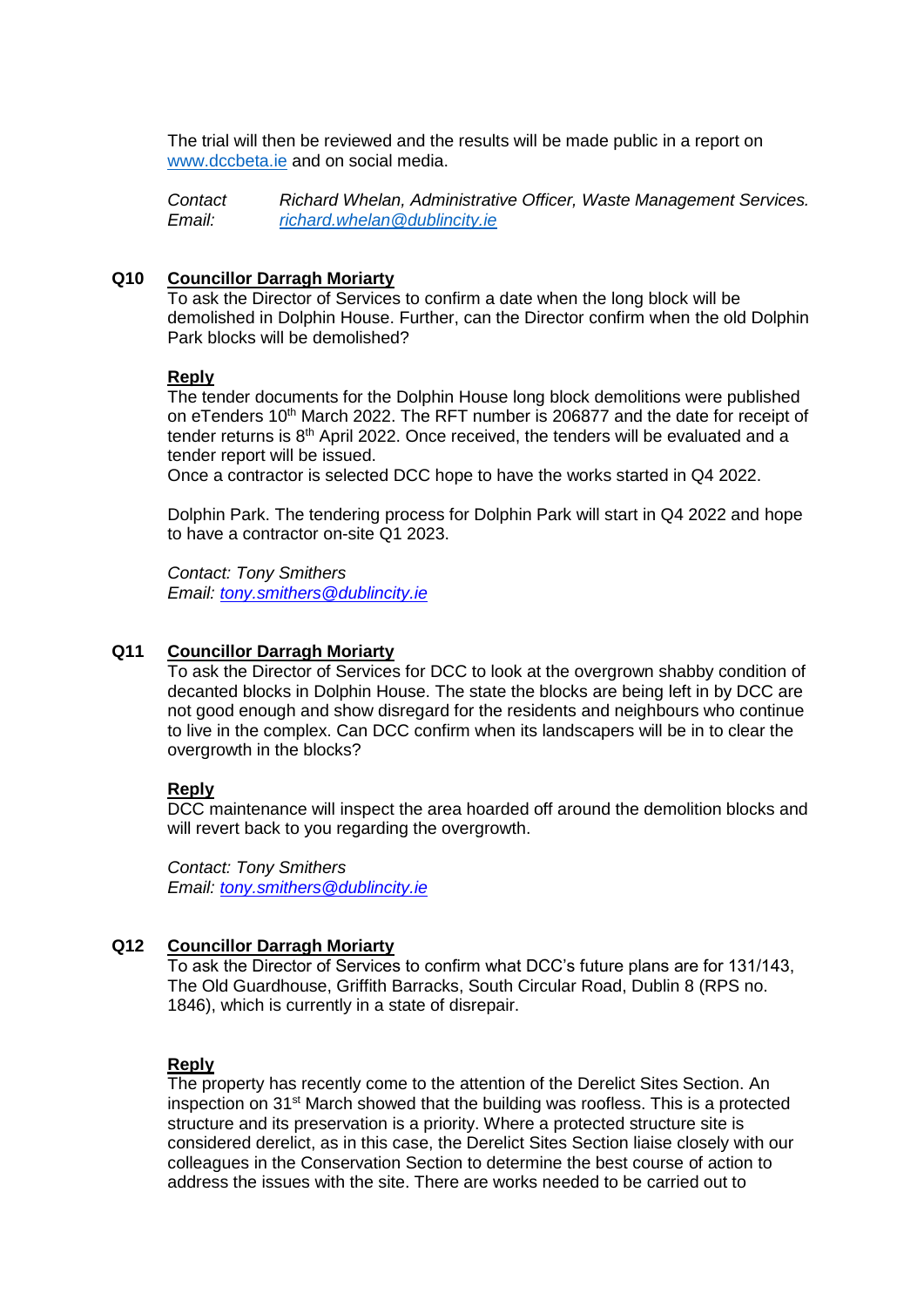preserve the historic fabric of the property which require the specialist intervention of the Conservation Section whose remit is the protection of the architectural heritage of the city through the exercise of powers contained in planning legislation.

*Contact: Nial Dully, Administrative Officer Email: [nial.dully@dublincity.ie](mailto:nial.dully@dublincity.ie)*

131/143 South Circular Road is a Protected Structure (RPS 1846), comprising a former brick guardhouse at South Circular Road. The building is in poor condition and has been on the City Council's Buildings-at-Risk register since 2011. The Council's Conservation and Planning Enforcement Sections have pursued the owner to complete maintenance, repair and weatherproofing of the building, with some essential repairs and weatherproofing accomplished over time. However, longerterm restoration works have not been undertaken by the owner.

In October 2021, the owner arranged a site meeting with the area Planning Team and Conservation Section with a view to a potential redevelopment. The Conservation Section raised serious concern about the poor condition of the building and advised that it should be repaired and re-utilised as part of any proposed development.

### Contact: *Paraic Fallon, Senior Planner, Archaeology, Conservation & Heritage Section*

*Email: [paraic.fallon@dublincity.ie](mailto:paraic.fallon@dublincity.ie)*

 Rhona Naughton, Senior Planner (Development Management Team) Email: [rhona.naughton@dublincity.ie](mailto:rhona.naughton@dublincity.ie)

# **Q13 Councillor Darragh Moriarty**

To ask the Director of Services to confirm when DCC will commence community consultation with residents in Turvey Park regarding the renovation of the playing pitch in this area, which is due to be the replacement for pitch DCC is taking away from the regeneration of St. Michael's Estate. If the Turvey pitch is to be expanded and see an intensification of activity, the existing residents in its immediate surrounding must be engaged with in a timely manner. Can the Director confirm what the scope of the plans for expansion of the pitch are and when residents will be consulted?

# **Reply**

Dublin City Council are committed to replacing the pitch as close as possible to the original location but obviously we can only do so with the support of the local community and local councillors. Emmet Road project team will work with the Area Staff in this regard.

Dublin City Council are currently examining several options with a view to locating the replacement pitch as close as possible to the sports centre. Until this process is completed it would be premature to engage with local communities.

*Contact: Sandra McAleer, Emmet Road Project Manager Email: [Sandra.mcaleer@dublincity.ie](mailto:Sandra.mcaleer@dublincity.ie)*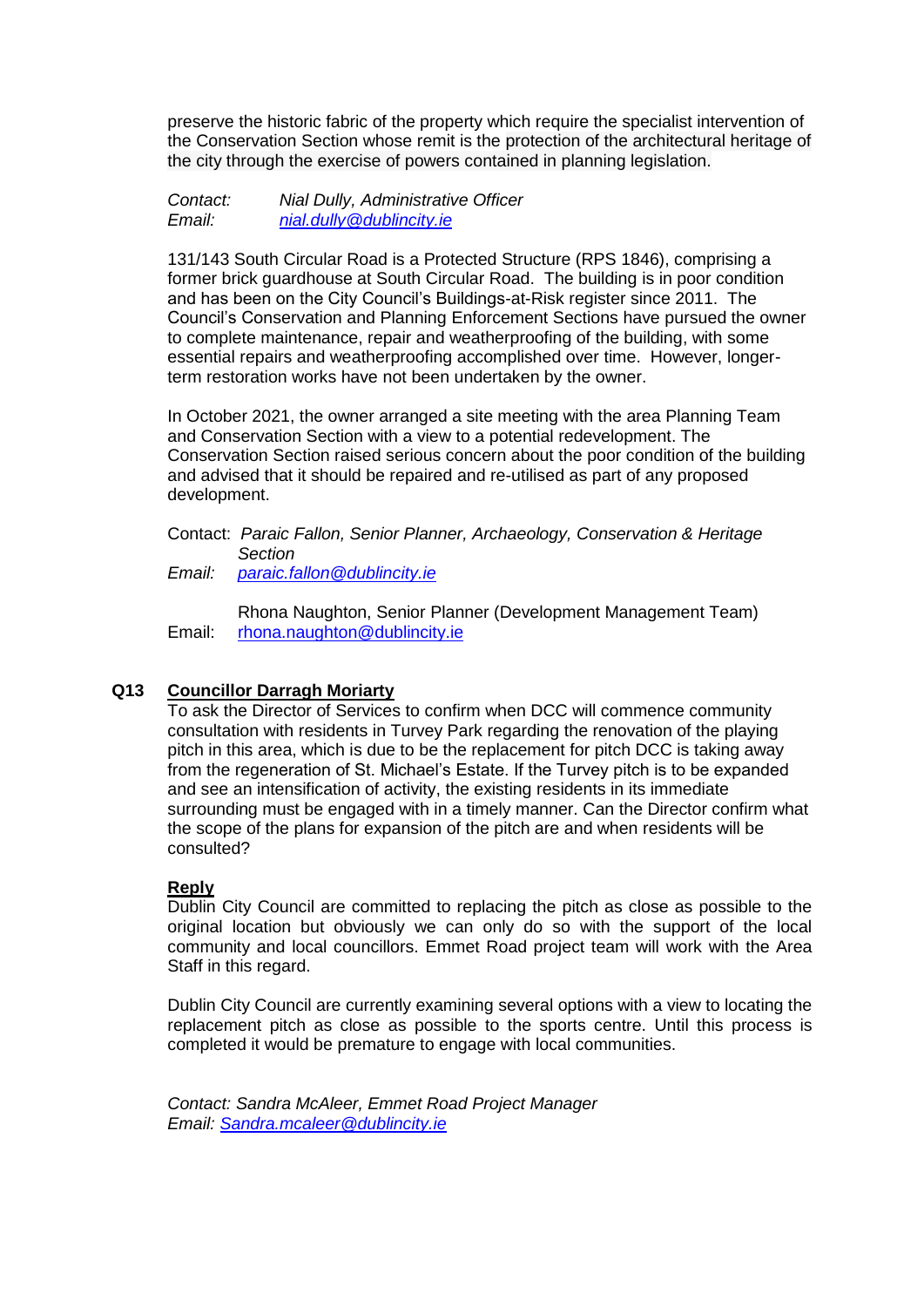# **Q14 Councillor Darragh Moriarty**

To ask the Director of Services for an update on Iveagh Markets and to confirm what the current state of play with its ownership and future is.

# **Reply**

The Iveagh market is subject to a number of legal proceedings and the relevant parties are currently locked in a confidential Mediation process. However, as part of this process, the parties have agreed to allow a survey of the building to determine the essential works required to stabilise the building. This survey is ongoing.

| Contact:      | Helen McNamara, Senior Executive Officer |
|---------------|------------------------------------------|
| <i>Email:</i> | helen.mcnamara@dublincity.ie             |

# **Q15 Councillor Darragh Moriarty**

To ask the Director of Services to provide an update on the Dublin South Central Area's Community Response Forum for the Ukrainian refugee crisis.

## **Reply**

The City Council does not have a Dublin South Central Area community response forum for the Ukrainian crisis, the Councils response is being coordinated on a City wide basis. At an early stage in the crisis the City Council reactivated the Community Forum that had been in place during Covid-19 to ensure good communication between the relevant state agencies and local community organisations so efforts are not being duplicated. This meeting is held weekly and includes officials from the HSE, Tusla, the Partnerships, Civil Defence and An Garda Síochána. The Forum is chaired by the Assistant Chief Executive for Housing & Community and is attended by the two Area Management Directors of Service.

*Contact: Derek Kelly, Director of Services, South Central Email: [derek.kelly@dublincity.ie](mailto:derek.kelly@dublincity.ie)*

# **Q16 Councillor Máire Devine**

To ask the Director of Services that the Traffic section meet on site with residents of Reuben Street to discuss difficulties experienced by them and collaborate on traffic management solution.

# **Reply**

Dublin City Council Traffic Department are still in the process of monitoring the area of Reuben Street in an effort to determine what sections need to attend any on-site meeting that may be arranged.

The Traffic Advisory Group Area Engineer will work with the line marking team to reinstall the distressed Double Yellow Lines at the planters to help keep the carriageway clear.

Furthermore, if the residents wish to apply for Pay, Display & Permit Parking they can do so through the following link - [https://www.dublincity.ie/residential/parking-dublin](https://www.dublincity.ie/residential/parking-dublin-city-centre/start-parking-scheme)[city-centre/start-parking-scheme](https://www.dublincity.ie/residential/parking-dublin-city-centre/start-parking-scheme)

*Contact: Niall O'Neill, South Central Area Engineer. Email: [niall.oneill@dublincity.ie](mailto:niall.oneill@dublincity.ie)*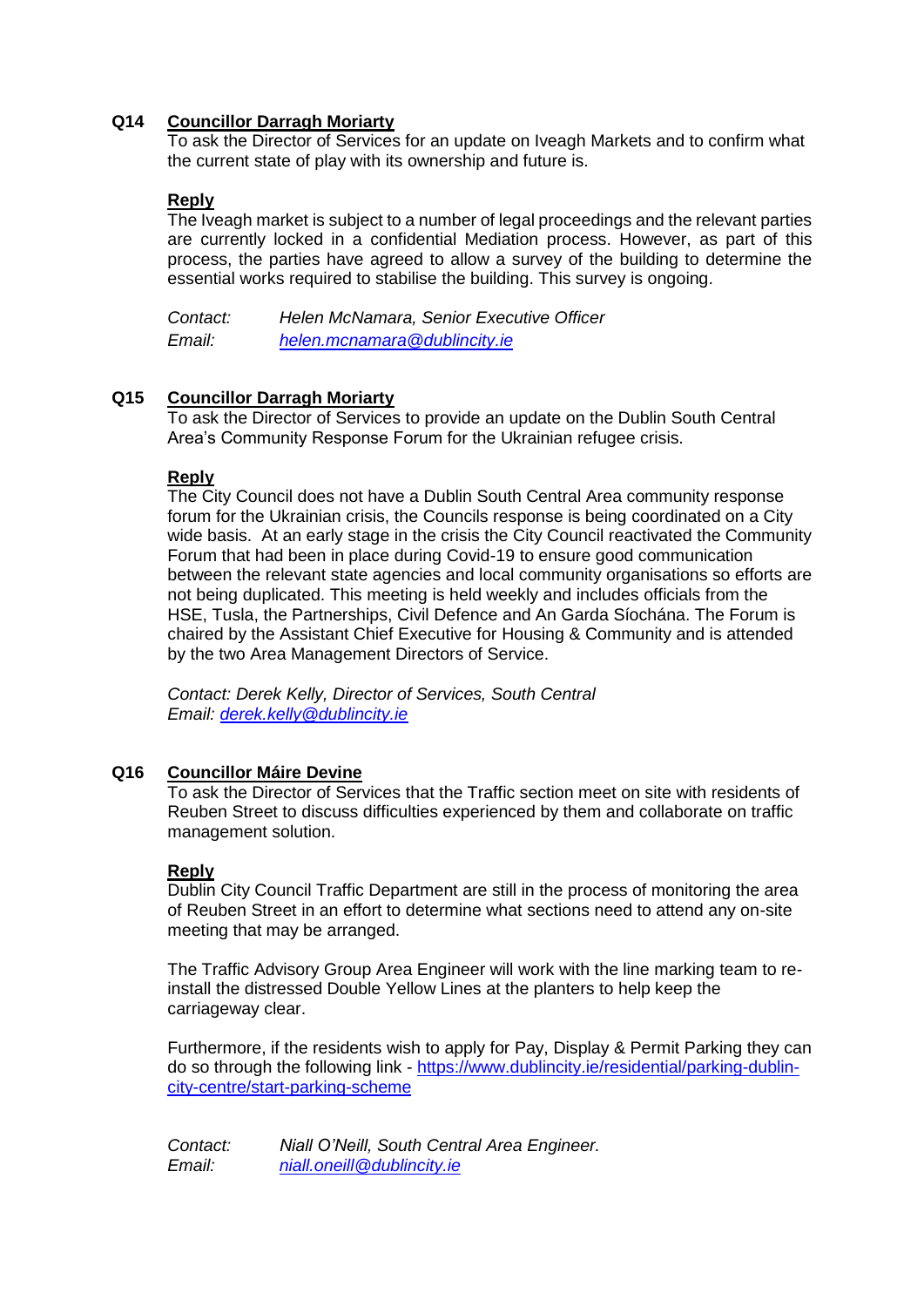## **Q17 Councillor Daithí Doolan**

To ask the Director of Services to do a comparative study of DCC capital investment between Drimnagh, Inchicore, SWIC and Ballyfermot.

### **Reply**

The information as requested is not readily available and will be issued to Councillor Doolan within the next few weeks when I have completed the review.

*Contact: Fintan Moran; Head of Management Accounting Email: [fintan.moran@dublincity.ie](mailto:fintan.moran@dublincity.ie)*

### **Q18 Councillor Daithí Doolan**

To ask the Director of Services to please install a yellow box outside Annamoe Court, Ballyfermot to allow residents and visitors easy access?

### **Reply**

This request (Enquiry Ref: 7026044) will be referred to the Area Engineer for assessment and report to the Transport Advisory Group for their consideration. The assessment will take place within the next few weeks however if recommended it has to go through the TAG process which will take a minimum of eight weeks.

*Contact: Niall O'Neill, South Central Area Engineer, Traffic Advisory Group Email: [niall.oneill@dublincity.ie](mailto:donals.brennan@dublincity.ie)*

### **Q19 Councillor Daithí Doolan**

To ask the Director of Services to please ensure that emergency services have access to Le Fanu Road Park.

### **Reply**

There are arrangements in place with the emergency services for access to parks across the city in the event of an emergency.

*Contact: Brid Brosnan, Executive Parks Superintendent Email: [parks@dublincity.ie](mailto:parks@dublincity.ie)*

# **Q20 Councillor Daithí Doolan**

To ask the Director of Services for a detailed list of maintenance works carried out in Lissadel Road Maisonettes and a timeframe for completion of outstanding works.

### **Reply**

The Housing team have carried out door to door surveys of the properties to establish the extent of remedial works that need to be carried out. Small scale repairs are being undertaken immediately while larger scale works are being planned with a view to them being progressed as soon as possible.

In the meantime, the Council has carried out substantial maintenance works on the sewer system including a CCTV survey, cleaning of lines including gullies, main line repairs, installation of rat flaps and replacement of damaged manhole covers. Improvement works are currently being carried out to the gardens of the properties.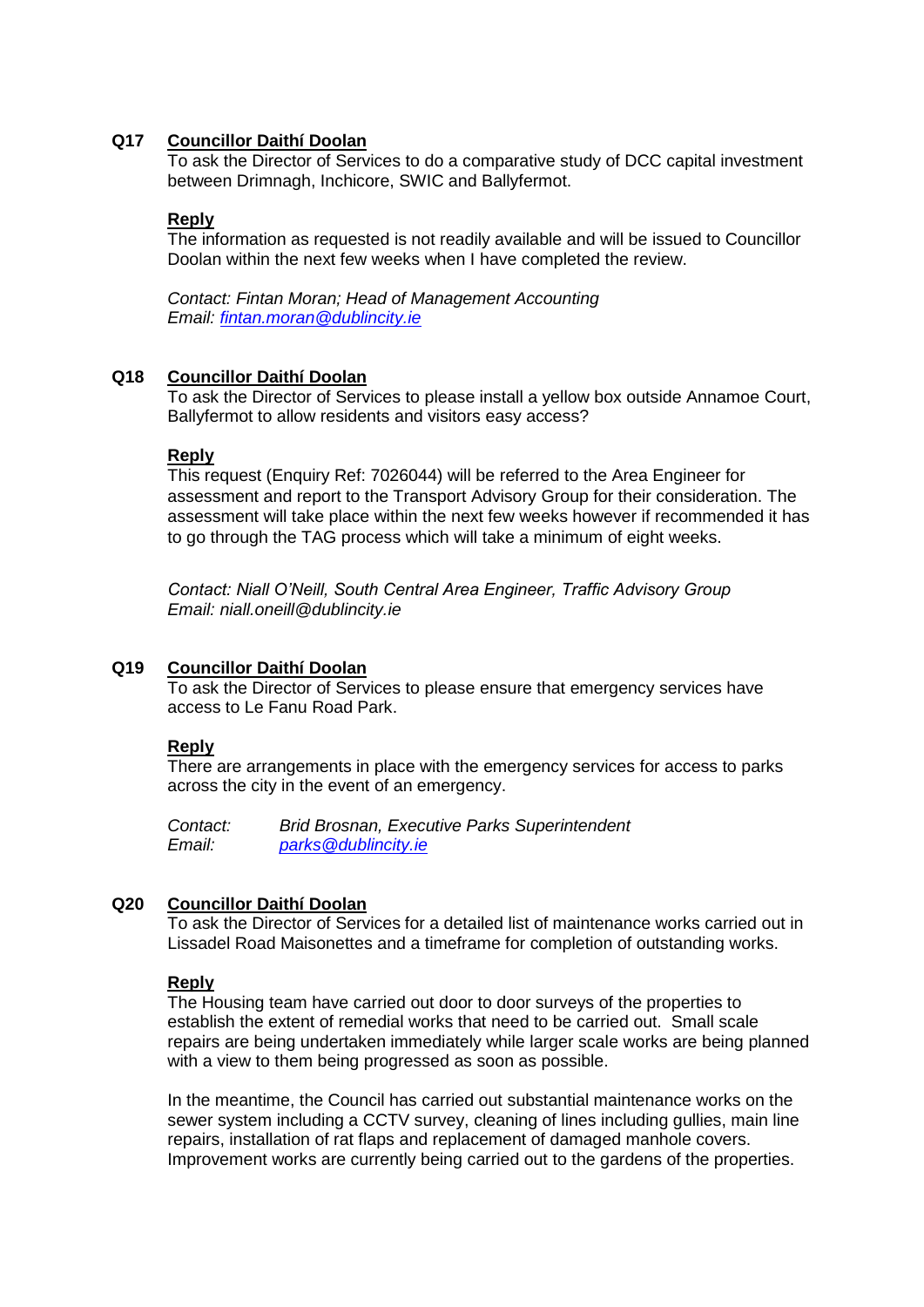*Contact: Alan Sherry Senior Executive Officer, Ballyfermot Area Office Email: [alan.sherry@dublincity.ie](mailto:alan.sherry@dublincity.ie)*

# **Q21 Councillor Daithí Doolan**

To ask the Director of Services, noting the great work done by Liberty's Recycling a social enterprise providing an essential service and rehabilitation programme, will DCC ring-fence 10% of recycling sites for Liberty's Recycling containers?

# **Reply**

The collection and processing of textiles for reuse and recycling is operated under contract and is subject to EU procurement legislation. As such, Dublin City Council is not in a position to ring-fence part of this service. This contract will go to tender in late Q2 of this year. Should Liberty Recycling wish to tender for this contract they should register on [www.etenders.gov.ie](http://www.etenders.gov.ie/)

*Contact: Sid Daly, Public Domain Enforcement Officer, Waste Management Services. Email: [sid.daly@dublincity.ie](mailto:sid.daly@dublincity.ie)*

# **Q22 Councillor Daithí Doolan**

To ask the Director of Services to outline the tendering process for companies to get the contract to provide recycling on DCC sites?

# **Reply**

All tender competitions for recycling services are processed via the Office of Government Procurement's etenders website, [www.etenders.gov.ie.](http://www.etenders.gov.ie/) Any company wishing to tender for services must register on this website and respond to requests for tender as they are published.

The current contract for the provision of glass recycling in the Dublin Region will remain in place until 2023. The tender for the collection and processing of textiles for reuse and recycling in the city is due to be published in late Q2 2022.

*Contact: Sid Daly, Public Domain Enforcement Officer, Waste Management Services. Email: [sid.daly@dublincity.ie](mailto:sid.daly@dublincity.ie)*

# **Q23 Councillor Máire Devine**

Can DCC liaise with Tuath Housing regarding the alterations needed at a newly leased unit which had been offered to (details supplied), a wheelchair user, and is suitable in all manner except for the provision of a bath instead of essential showering facility. The stipulation of the 25 year lease requires that it be returned in its original condition which, in this and other instances, further discriminates those requiring suitable accessible accommodation.

# **Reply**

Housing Allocations have been and are continuing to liaise with Tuath Housing and other relevant parties regarding (details supplied). As soon as we have any updates, we will make contact with the applicant directly.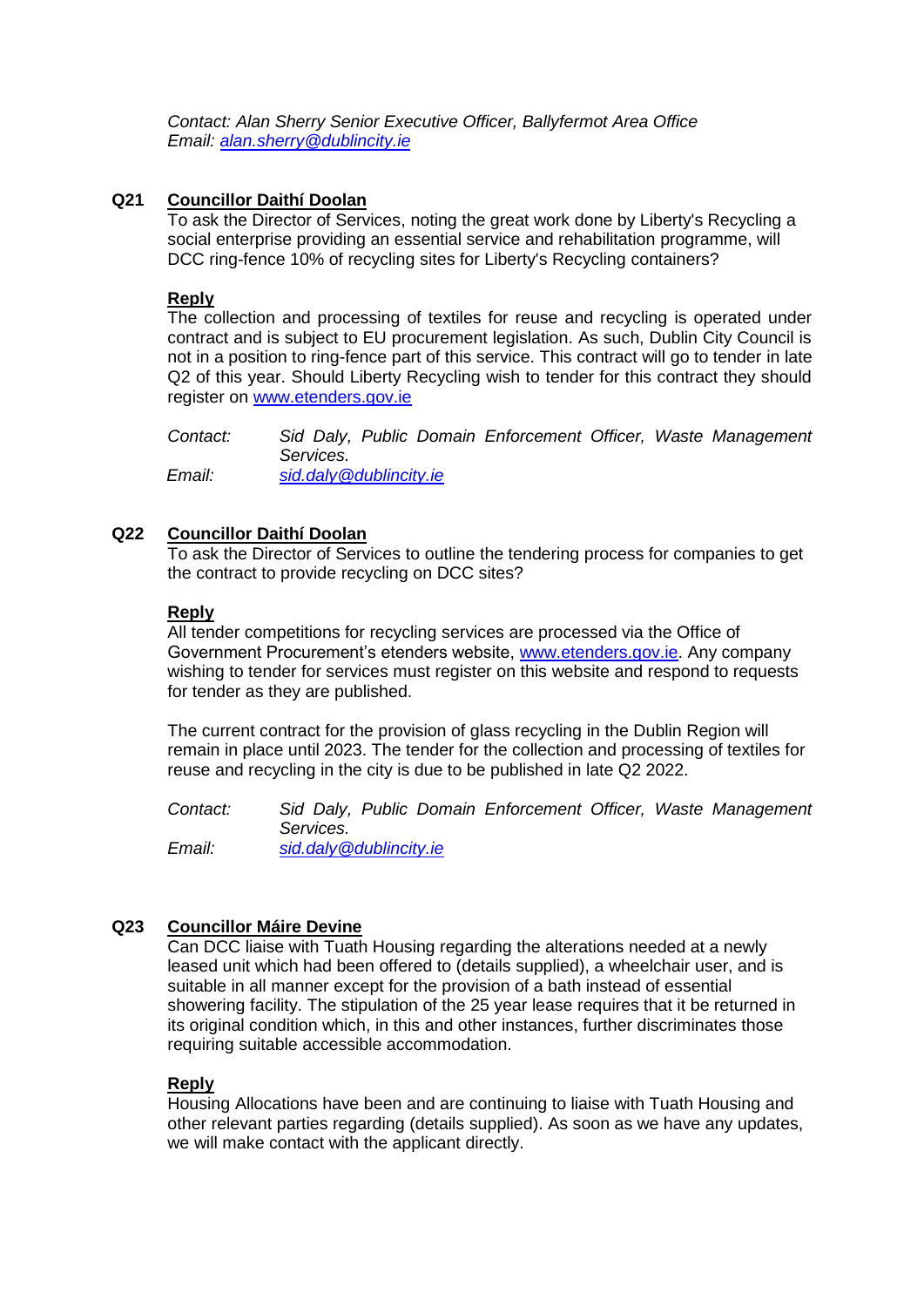*Contact: Sandra Barry, Allocations Officer, Housing Allocations & Transfers Email: [sandra.barry@dublincity.ie](mailto:sandra.barry@dublincity.ie)*

# **Q24 Councillor Daithí Doolan**

To ask the Director of Services for an update on the implementation of the Cherry Orchard LAP, please include update on establishment of implementation team and how residents and community services are included in the process.

# **Reply**

The local area office has led an interdepartmental team working towards the implementation of the objectives of the Park-West Cherry Orchard Local Area Plan and it is anticipated that the area office will continue to take a lead role throughout the lifetime of the plan, which will include engagement with stakeholders in specific aspects of the plan.

With regard to progress on the plan itself, the Housing Department have held an information briefing with the local representatives in relation to the proposed development of 172 affordable housing units and the Land Development Agency have appointed a design team in relation to 2 sites that have been identified for housing development in the plan. This is very much in the early stages.

In the meantime a strategic housing development application was lodged with An Bord Pleanala in December 2021 which is currently under consideration, this application includes the provision of retail units and a crèche at ground level.

The Parks Department are planning to develop a design for the redevelopment of Cherry Orchard Park which will be presented at a future area committee meeting.

*Contact: Alan Sherry, Senior Executive Officer, Ballyfermot Area Office Email [alan.sherry@dublincity.ie](mailto:alan.sherry@dublincity.ie)*

# **Q25 Councillor Daithí Doolan**

To ask the Director of Services for an update on Labre Park redevelopment, please include finalised plans and timeframe.

# **Reply**

- The Redevelopment is currently at the pre-planning stage. It is expected that a Planning Application will be lodged by the end of April, subject to a successful CAS 2 application to the Department. This date can alter depending on feedback on consultation of the plans by internal DCC departments and/or the DHLGH.
- Six families have been moved from Labre Park as part of the rehoming project. There are currently 16 families to be rehomed as part of the redevelopment.
- A comprehensive programme of works has been put together that will address the issue with sanitation units including new safer connections to services. All sanitation units are to be refurbished or replaced with new units as appropriate. The implementation of the works programme began on Monday  $7<sup>th</sup>$  February 2022 and should be completed within sixteen weeks.

*Contact: Declan Ronan Email [Declan.ronan@dublincity.ie](mailto:Declan.ronan@dublincity.ie)*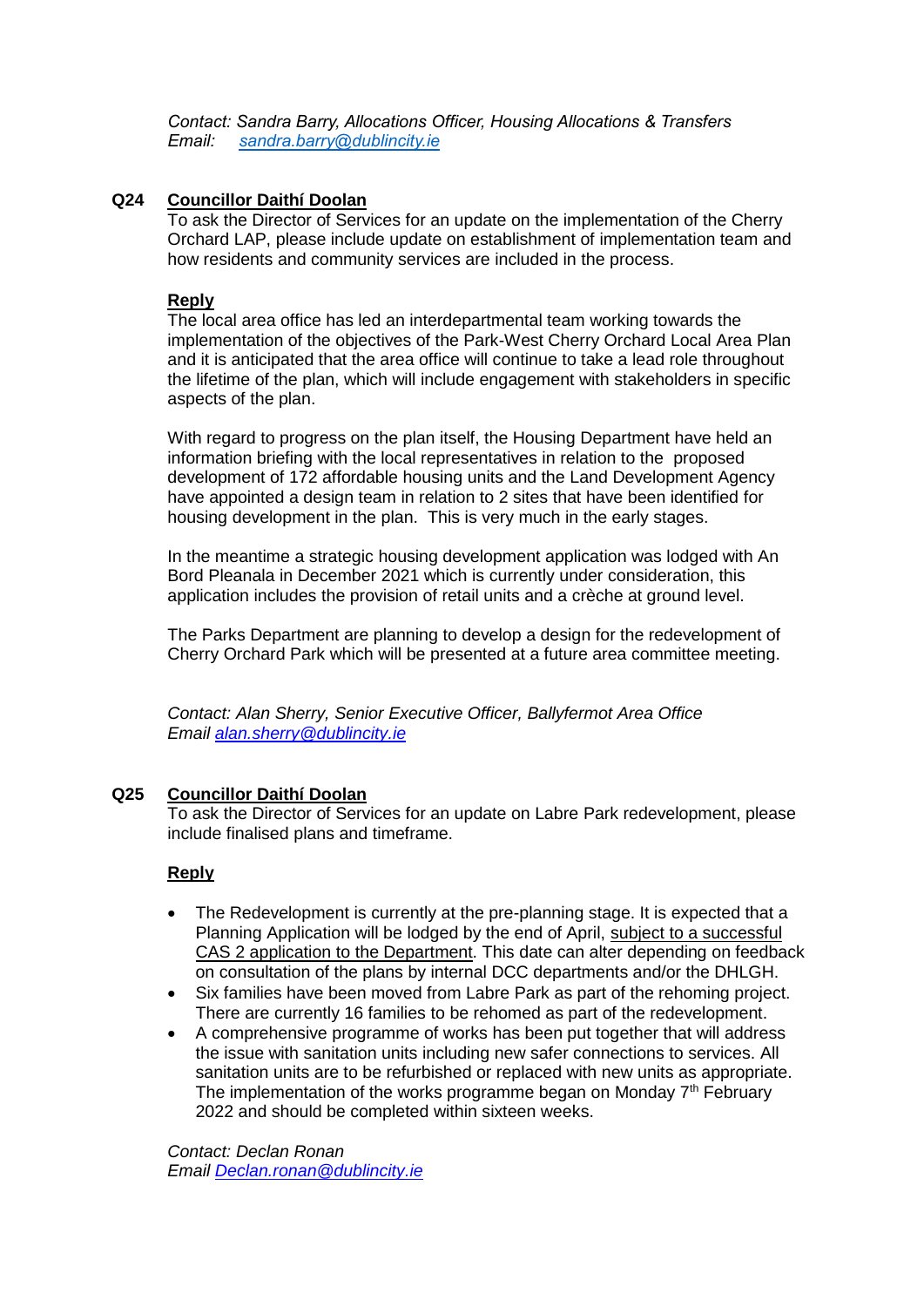# **Q26 Councillor Vincent Jackson**

To ask the Director of Service to please address the serious traffic congestion issues facing residents of Kilmainham Lane, Old Kimainham & South Circular Roads. I am enclosing correspondence from (details supplied) he has a photo of emergency ambulance stuck in traffic with no possibility of moving.

# **Reply**

Thank you for your detailed query. The ITS section will carry out a review of the relevant junctions and will issue a detailed follow up response via TAMS.

*Contact:* Susanne Hickey, Executive ITS Officer. *Email:* [susanne.hickey@dublincity.ie](mailto:susanne.hickey@dublincity.ie)

# **Q27 Councillor Vincent Jackson**

To ask the Director of Service please ensure that the pocket park known as Drumfinn Park, Drumfinn Road, Ballyfermot Dublin 10 has a complete make-over with overgrown bushes cut back, paths cleared of weeds, Park cleaned and a proper maintenance plan going forward. This fine Park is I feel totally forgotten about and is located in a pivotal location.

# **Reply**

The park mentioned above has the grass cut and is cleaned in the same way as other open spaces in the area. An inspection of the area will be carried out and works to address weeds and shrub cutting will be scheduled accordingly.

*Contact: Brid Brosnan, Executive Parks Superintendent Email: [parks@dublincity.ie](mailto:parks@dublincity.ie)*

# **Q28 Councillor Vincent Jackson**

To ask the Director of Service to please look at the serious issue of street litter in the following locations Ballyfermot Avenue, Ballyfermot Parade, Crescent, Drive, Colepark Area and Kylemore Road Church Roundabout up to the Landen Road Junction. I would be very grateful if these locations can be looked at with a view to addressing the same.

# **Reply**

Waste Management Services had the above mentioned locations cleaned on the 6<sup>th</sup> and 7<sup>th</sup> April 2022.

*Contact: Mick Boyle, Senior Staff Officer, Waste Management Services. Email: [mick.boyle@dublincity.ie](mailto:mick.boyle@dublincity.ie)*

# **Q29 Councillor Vincent Jackson**

To ask the Director of Service to look at the Dromard Field in Drimnagh, Dublin 12 with a view to checking if trees are all in good condition. Some residents feel some may be dead. Can dog poo signs be erected to encourage responsible dog ownership?

# **Reply**

Arrangements have been made to put in place dog fouling signs at the Dromard Field in Drimnagh.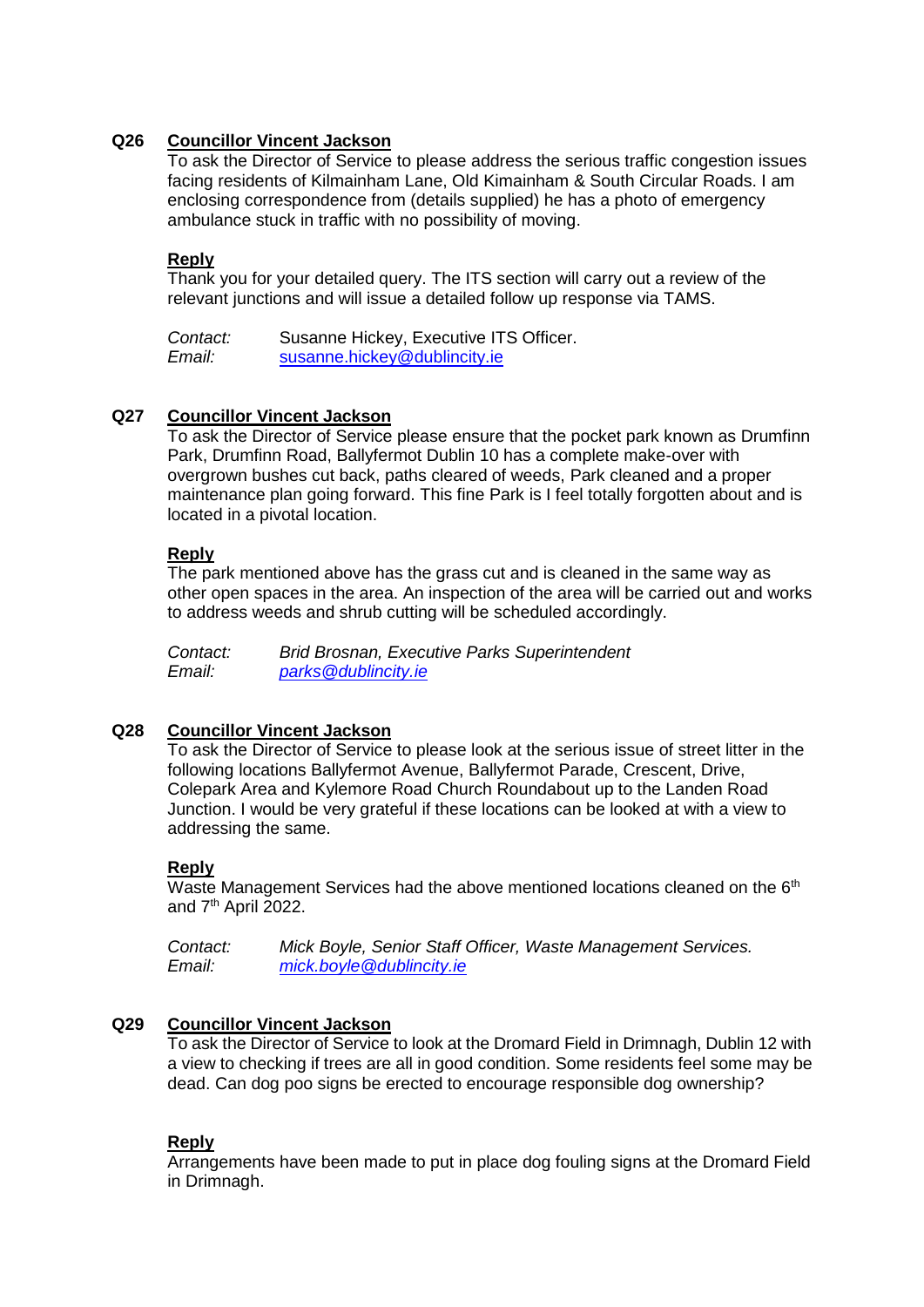*Contact: Bernie Lillis, Litter Prevention Officer. Email: [bernie.lillis@dublincity.ie](mailto:bernie.lillis@dublincity.ie)*

The trees at the above location were checked and were found to be coming into bud. Parks can arrange for a dog poo sign to be placed.

*Contact: Brid Brosnan, Executive Parks Superintendent Email: [parks@dublincity.ie](mailto:parks@dublincity.ie)*

## **Q30 Councillor Vincent Jackson**

To ask the Director of Service to please give me an update on the long awaited Drimnagh Library on the site on the Scoile Enna site on Drimnagh Road, Dublin 12. Drimnagh is a very large estate sandwiched between Inchicore and Crumlin hence it suffered from basic community infrastructure.

## **Reply**

The Ard Scoil Eanna site on Crumlin Road is in the ownership of Dublin City Libraries. City Architects have produced a report outlining the various options for developing the buildings on site for a new public library. The next step is to get costings for the most suitable option, with a view to appointing a design team and taking the project to part 8.

*Contact: Brendan Teeling, Deputy City Librarian Email: [brendan.teeling@dublincity.ie](mailto:brendan.teeling@dublincity.ie)*

# **Q31 Councillor Vincent Jackson**

To ask the Director of Service to look at installing the Pencil Type bollards along Drumfinn Road, Ballyfermot outside St Louise's National School. Both An Garda Síochána and the School Board of management are anxious we erect the bollards to deter parking on the footpath, similar bollards on Gurteen Road have improved safety for all children no end.

### **Reply**

St Louise's National School Drumfinn Rd School Zone has been partially completed, with Pencil Bollards installed outside three school gate entrances on Drumfinn Road. The National Transport Authority design objectives for the School Zones recommended that the bollarding be confined to the area outside the school entrance. When additional bollards are recommended and installed, additional consultation with local residents is required. Any additional bollards at St. Louise's National School can only be installed as part of an upgraded design of the existing School Zone. We are currently finalising a tender to contract a consultant to undertake additional School Zone works required. At present, we do not have timeline for the finalisation of this appointment. In the meantime the School have completed an online survey on their School Zone which will inform any upgrade.

The painted circles and School Zone road surface gateway signs will be installed in the coming weeks once the weather conditions are warmer so that the treatment effectively adheres to the road surface. These road markings will provide a further visual signal for parents of the presence of the School. As part of applying for a School Zone, the school is required to encourage parents not to drop up or collect in the area designated by the School Zone road markings and pencil bollards. The School Mobility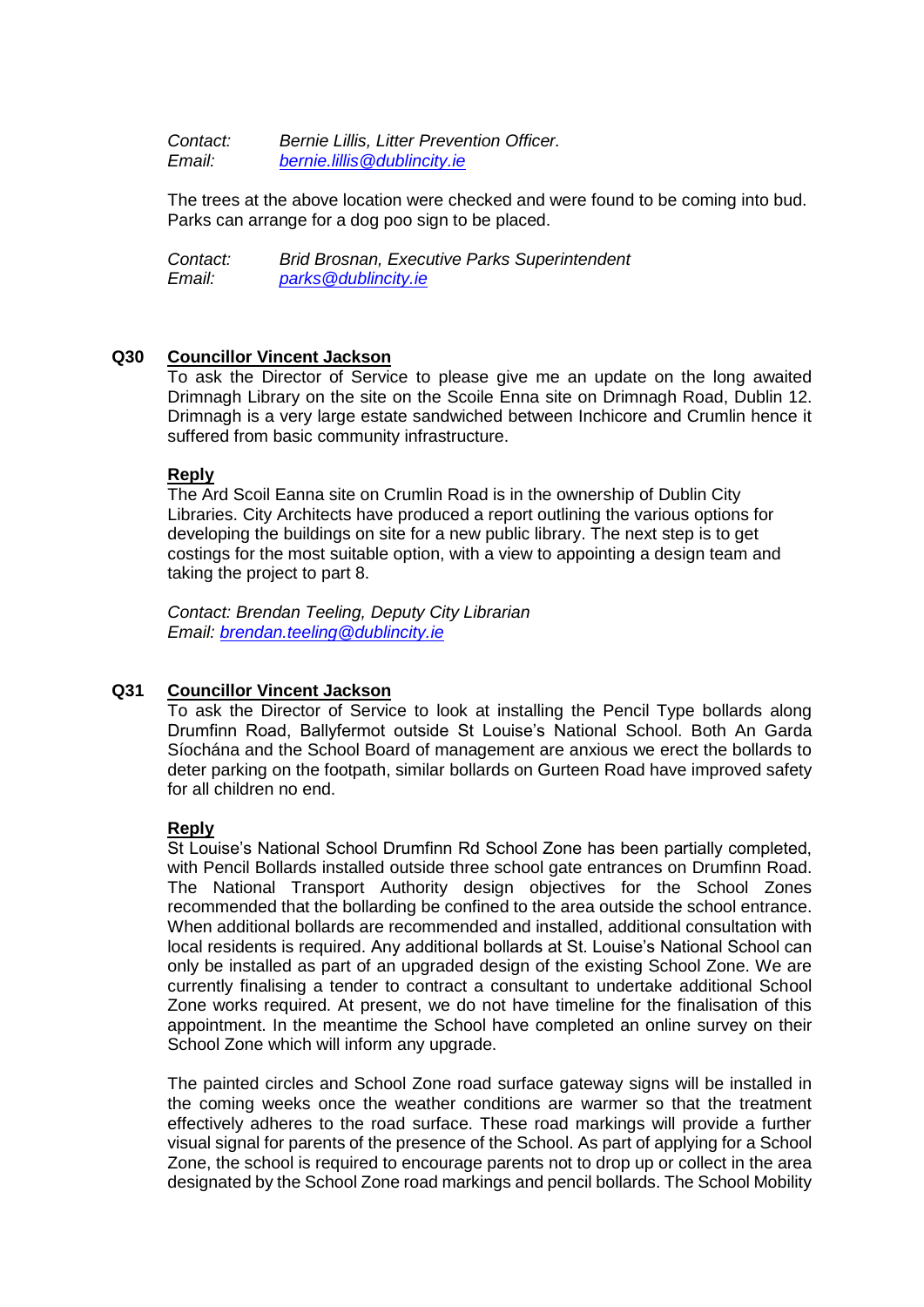Officer will support the school to do this with up to date information on the design elements of the School Zone once the final road markings are installed.

The School Mobility Officer did an observation visit on 04 02 22 at school drop off times as part of an assessment of the School Zone. She observed that parents were parking illegally on the path on the side of the road opposite to the school entrances and on the corners of Lough conn Road and Drumfinn Road. She consulted with the School Warden who advised of dangerous and illegal parking and driving by the parents which had necessitated the local Gardaí being called. The School Mobility Officer referred these observations to parking enforcement who advised that this type of parking can only be effectively managed by the local Gardaí in terms of issuing on the spot fines as a deterrence.

The School Mobility Officer will continue to gather information from the school. The information on these illegal and dangerous parking issues are being used as a case study for strategy between school communities, parking enforcement and community policing to educate and inform parents on sensible, respectful parking and driving around school journeys. School communities will be encouraged to utilise their Green School resources to promote active travel using Park and Strides, walking buses and cycling buses.

| Contact: | Niamh Ni Cholmain, School Mobility Officer. |
|----------|---------------------------------------------|
| Email:   | niamh.nicholmain@dublincity.ie              |

## **Q32 Councillor Vincent Jackson**

To ask the Director of Service to please look at why the tarmac surface along Kilnainham Road, Dublin 8 was not resurfaced as promised over 2 years ago. Finance was provided at the time but the work was never done. The surface is in a very bad state at these locations.

### **Reply**

Road Maintenance had initially postponed the resurfacing works due to the mass excavation of spoil from the New Children's Hospital and the large quantity of HGV's using the road during this phase of construction. Upon rescheduling the works we were notified by the ESB that essential upgrade works were required on the Old Kilmainham Road so we have been forced to delay the program until these works finish in Late May. I envisage these works will commence in June 2022 and in the meantime, Road Maintenance will carry out temporary repairs to the road surface until this scheme commences.

*Contact: Carl Ryan, Operations & South Central Area Engineer. Email: [road.maintenance@dublincity.ie](mailto:road.maintenance@dublincity.ie)*

### **Q33 Councillor Vincent Jackson**

To ask the Director of Service to have the following looked at (details supplied).

## **Reply**

There is no record of an applicant with the (details supplied) on our housing list. If you can provide more information (Date of birth or PPSN) we can look and advise further.

*Contact: Sandra Barry, Allocations Officer, Housing Allocations & Transfers Email: [sandra.barry@dublincity.ie](mailto:sandra.barry@dublincity.ie)*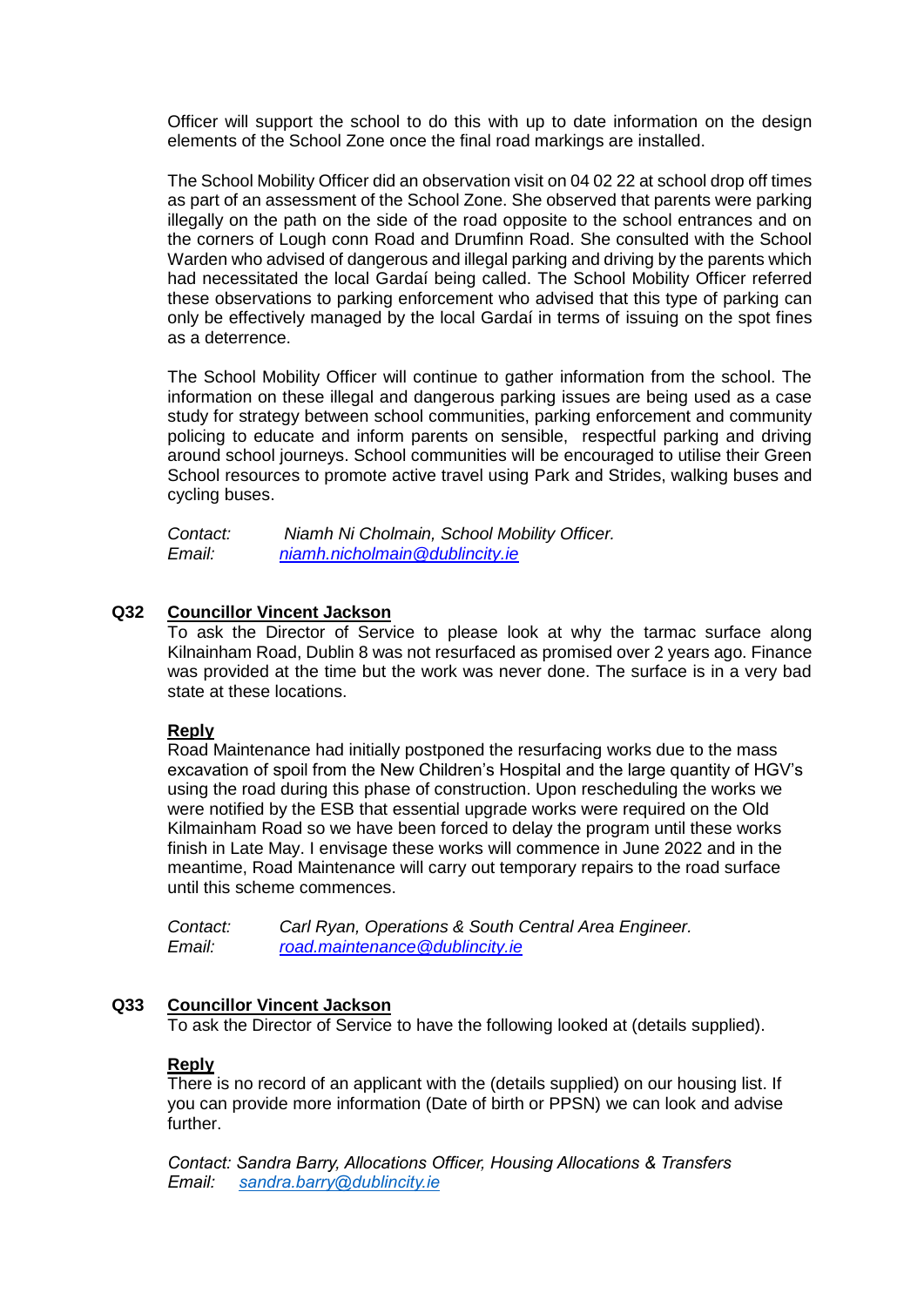# **Q34 Councillor Vincent Jackson**

To ask the Director of Service to position Cycle Stands outside the three Ballyfermot Prominent Ballyfermot / Cherry Orchard Church's. -The Church of the Assumption Ballyfermot Road, St Matthews Ballyfermot / Blackditch Drive and the Church of the Blessed Sacrament Cherry Orchard Avenue Dublin 10. In order to promote sustainable travel and the capacity to lock your bicycle in a prominent location. Indeed I would ask any Church or School in the South Central Area be considered as they tend to be in prominent locations with good passive security.

# **Reply**

The three proposed locations will be examined by the Environment & Transportation Department and if there is a suitable location, cycle parking will be included as part of the next batch of the On-Street Cycle Paring Project.

*Contact: Chris Adamson, Executive Engineer. Email: [chris.adamson@dublincity.ie](mailto:chris.adamson@dublincity.ie)*

# **Q35 Councillor Sophie Nicoullaud**

To ask the Director of Services what is the plan, street by street, and timeframe for the commencement and completion of Phase 2 of the insulation programme in Dublin 12? The same information was provided to Councillors in February from a monthly question for the Dublin 10 area and a list of all streets was provided.

# **Reply**

Phase Two of the Energy Efficiency Retrofitting programme commenced in 2018 with 95 properties retrofitted to date in the Dublin 10 area under this phase of the programme. The following are the remaining areas/streets scheduled for upgrade in the Dublin 10 area totalling 684 properties:

- GALTYMORE DRIVE
- KILDARE ROAD
- CLONARD ROAD
- GALTYMORE ROAD
- MOURNE ROAD
- KEEPER ROAD
- DERRAVARAGH ROAD
- WINDMILL AVENUE
- WINDMILL PARK
- GALTYMORE CLOSE
- WINDMILL ROAD
- SLIEVEMORE ROAD
- CASHEL AVENUE
- SPERRIN ROAD
- CLOGHER ROAD
- STANNAWAY AVENUE
- SLIEVENAMON ROAD
- STANNAWAY ROAD
- DOLPHIN ROAD
- LEIGHLIN ROAD
- LISMORE ROAD
- CAPTAINS ROAD
- CASHEL ROAD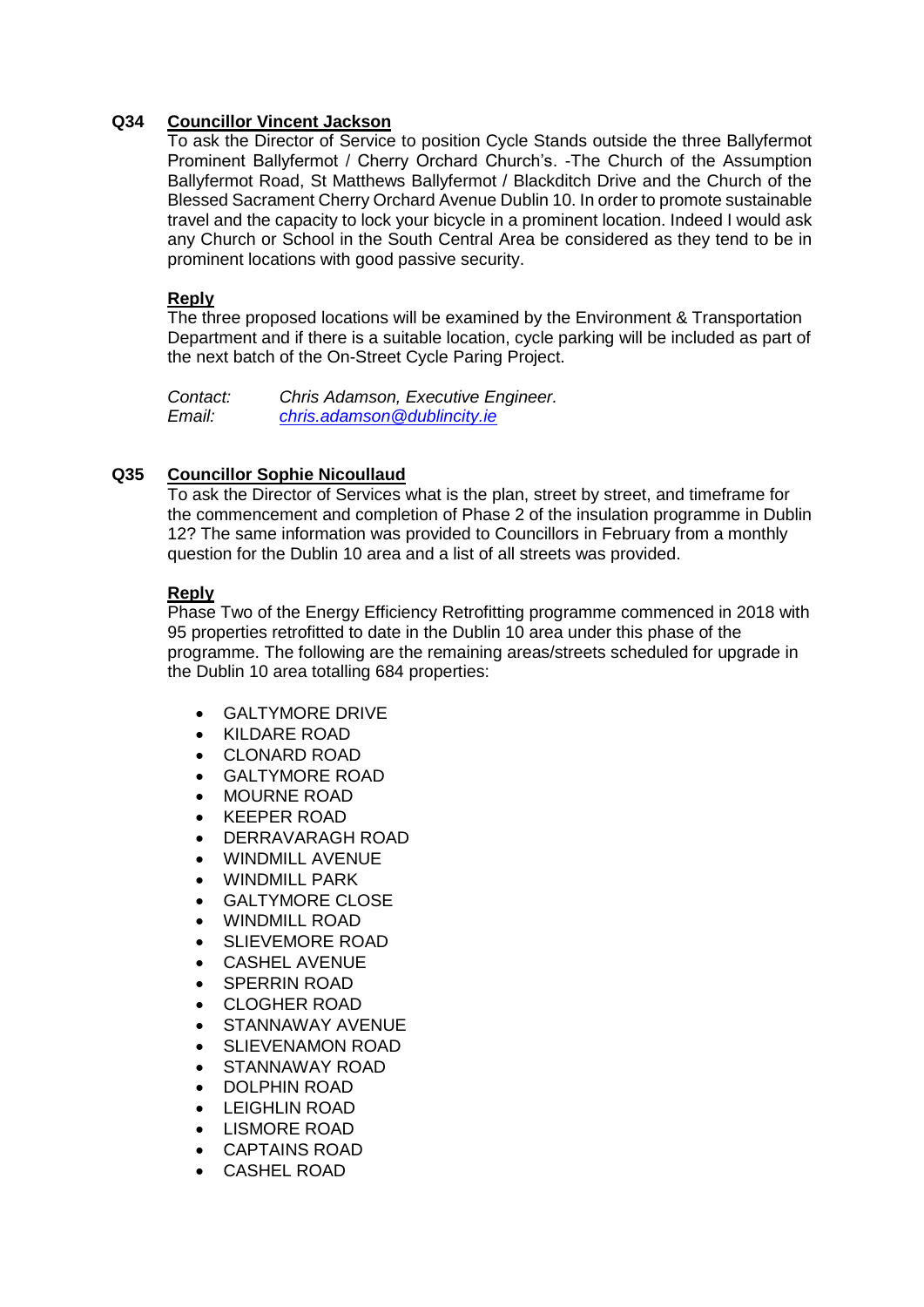- BANGOR ROAD
- CLONMACNOISE ROAD
- **•** DERRY DRIVE
- **•** DERRY PARK
- DERRY ROAD
- MONASTERBOICE ROAD
- CANAL TERRACE
- MORACRETE COTTAGES
- DOWNPATRICK ROAD
- THE LAURELS
- ARMAGH ROAD
- AUGHAVANNAGH ROAD
- CLONFERT ROAD
- CLOYNE ROAD
- KILWORTH ROAD
- DEVENISH ROAD
- BLUEBELL AVENUE
- BLUEBELL ROAD
- DURROW ROAD
- HUBAND ROAD
- FAUGHART ROAD
- LA TOUCHE DRIVE
- FERNS ROAD
- GLENEALY ROAD
- LA TOUCHE ROAD
- INISHMORE
- KELLS ROAD
- CARROW ROAD
- KILFENORA ROAD
- LORCAN O TOOLE PARK
- PARNELL ROAD
- RAPHOE ROAD
- RATHDRUM ROAD
- RAVENSDALE CLOSE
- RUTLAND AVENUE
- LISSADEL AVENUE
- SAUL ROAD
- LISSADEL DRIVE
- SLANE ROAD
- COMERAGH ROAD
- COOLEY ROAD
- WALKINSTOWN AVENUE
- WALKINSTOWN CRESCENT
- WALKINSTOWN DRIVE
- WALKINSTOWN PARADE
- WALKINSTOWN PARK
- **BENBULBIN AVENUE**
- BENBULBIN ROAD
- **BENMADIGAN ROAD**
- RAFTERS LANE
- RAFTERS AVENUE
- RAFTERS ROAD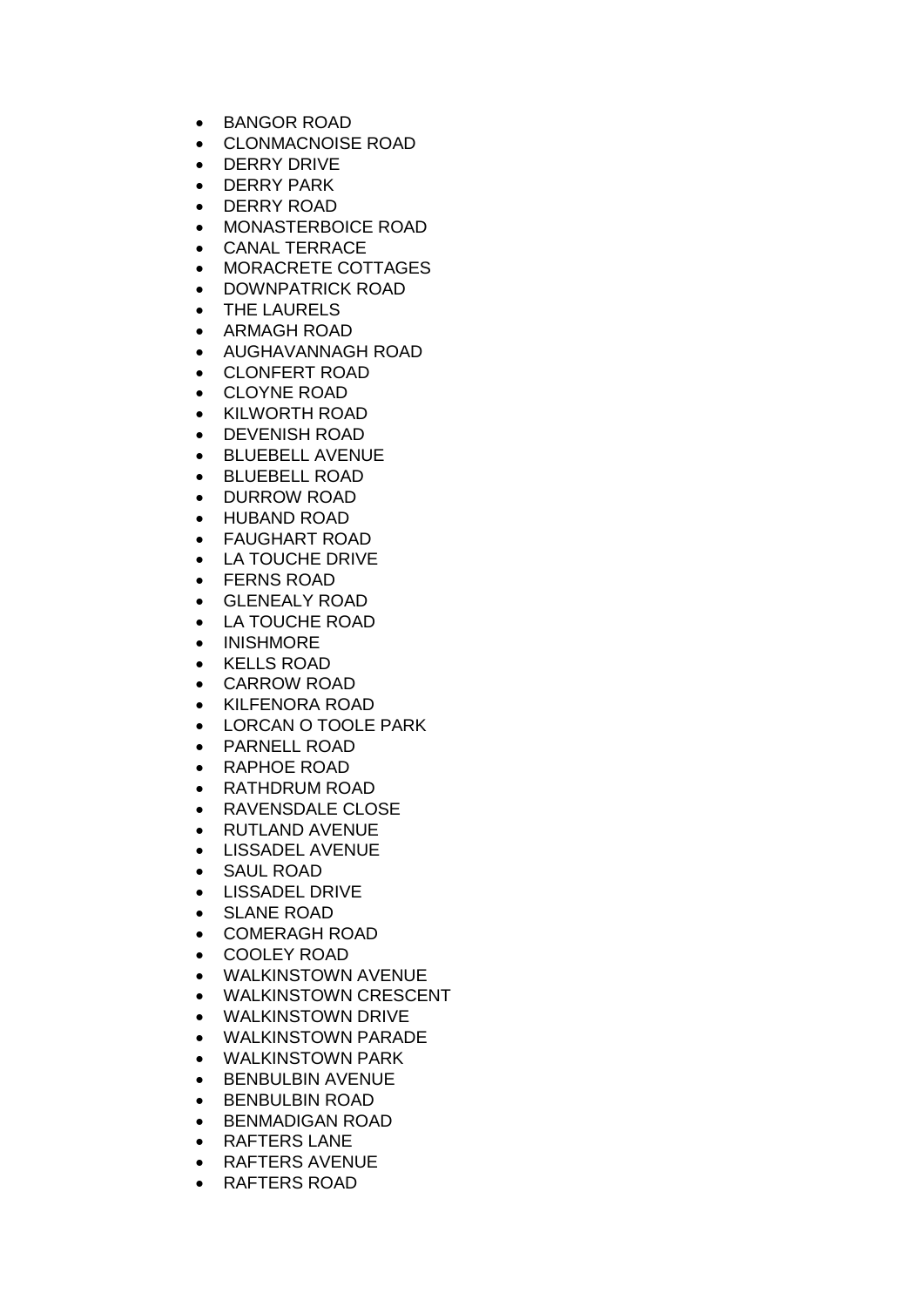- **BRANDON ROAD**
- CURLEW ROAD
- DONARD ROAD
- DROMARD ROAD
- DROMORE ROAD
- ERRIGAL ROAD
- KNOCKNAREA AVENUE
- KNOCKNAREA ROAD
- LONG MILE ROAD
- MILLROSE ESTATE
- SLIEVEBLOOM ROAD
- SOMERVILLE AVENUE
- SOMERVILLE PARK
- **STANFORD GREEN**
- THOMAS MOORE ROAD

The timeframe for the completion of the programme will be dependent on the continuation and level of funding support for the programme from the Department of Housing, Local Government and Heritage in addition to other variable factors in the marketplace which can impact the roll out of the programme.

*Contact: Clive Ahern, Senior Executive Officer, Housing Maintenance Email: [clive.ahern@dublincity.ie](mailto:clive.ahern@dublincity.ie)*

# **Q36 Councillor Sophie Nicoullaud**

To ask the Director of Services to investigate on a camera that was set up in a tree on Somerville Avenue. This poses serious questions to people's privacy, on who owns the data who put it there and for what purpose. That DCC works alongside AGS to solve this issue.

# **Reply**

An inspection was carried out at the location provided and no evidence was found of a camera positioned in any tree.

*Contact: Gabrielle Malone, Senior Staff Officer, South Central Email: [gabrielle.malone@dublincity.ie](mailto:gabrielle.malone@dublincity.ie)*

# **Q37 Councillor Sophie Nicoullaud**

To ask the Director of Services to urgently complete the plastering in the entire room at (details supplied) DCC indicate there is only one wall in need of work but the whole room needs work. Could the tenant be given a date when the plasterer will be in to do the work?

# **Reply**

The plasterer is due to call to the tenant within the next two weeks and the entire room will be plastered.

*Contact: Clive Ahern, Senior Executive Officer, Housing Maintenance Email: [clive.ahern@dublincity.ie](mailto:clive.ahern@dublincity.ie)*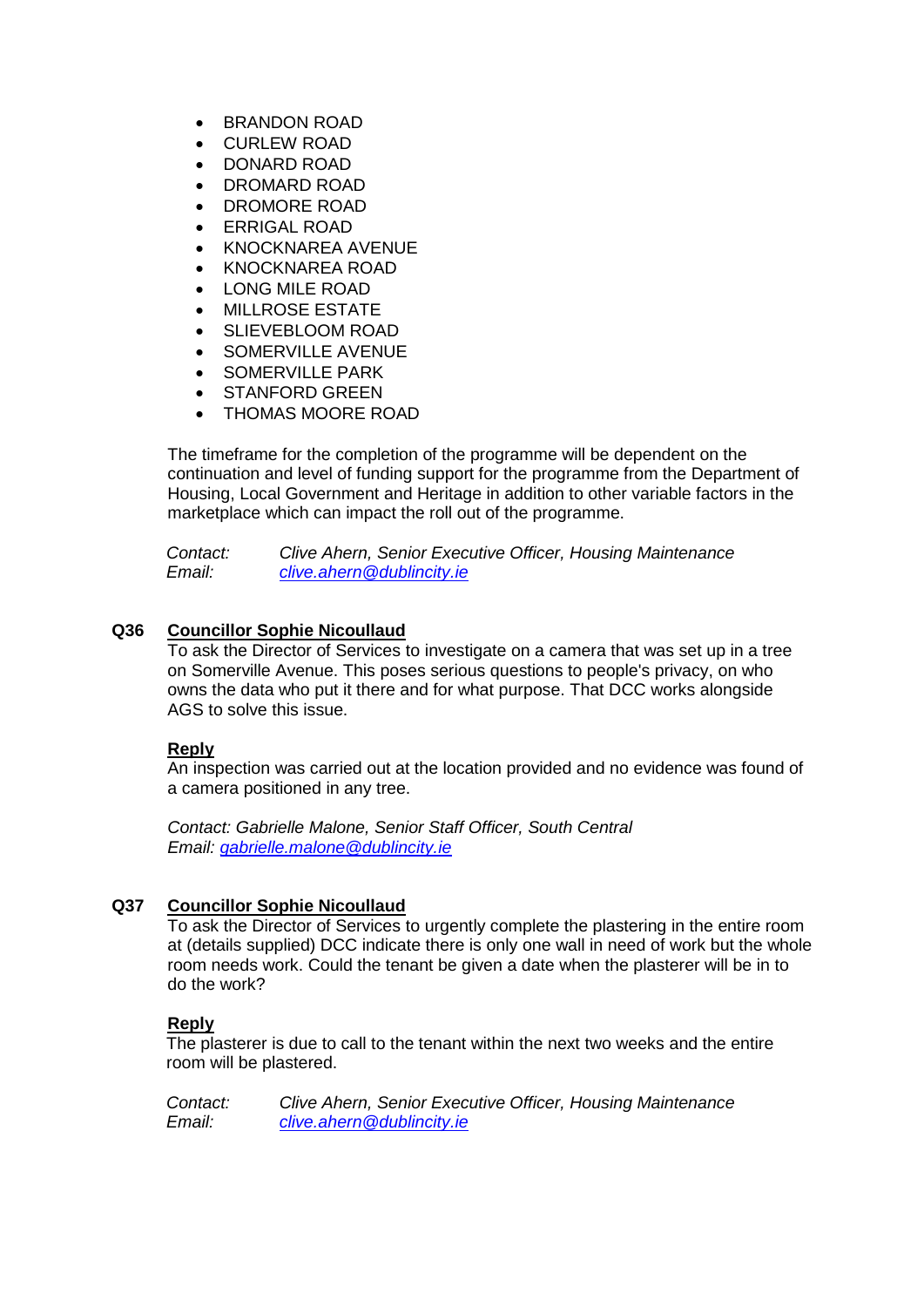# **Q38 Councillor Sophie Nicoullaud**

To ask the Director of Services to investigate illegal work activity at the back of (details supplied). Mechanical work is taking place at night, outside working hours. Is there a planning permit for such activity at that address? Is there such activity registered at that address? Could the environmental department in DCC investigate car oil dumping at that address?

# **Reply**

The Planning Enforcement Section will open an enforcement file and initiate an investigation into the matters raised by the Councillor. Once an inspection has taken place and the facts relating to the works have been clarified the Councillor will be updated as to whether or not enforcement action is warranted.

*Contact: John Downey, A/Planning Enforcement Manager Email: [john.downey@dublincity.ie](mailto:john.downey@dublincity.ie)*

Upon receipt of Question 38, a prompt investigation into the alleged dumping of oil at the address provided, was conducted by the Water Pollution Control section. A visual inspection of the storm water network to the front and rear of address provided was conducted. No evidence of unauthorised discharge of oil nor oil contamination was found in the vicinity of the address. Future reports of surface water contamination can be made to the dedicated email address *[waterpollution@dublincity.ie.](mailto:waterpollution@dublincity.ie)* 

*Contact: Emma Finlay, A/Senior Executive Engineer. Email: [emma.finlay@dublincity.ie](mailto:emma.finlay@dublincity.ie)*

Public Domain Officer visited the location and spoke with some local residents regarding ownership of site and any noise pollution complaints associated with commercial activity. Investigation is ongoing. There is no obvious sign of waste oil however there is some illegal dumping in the lane which will be removed shortly.

*Contact: Anna McDermott, Public Domain Officer, South Central Area Email: [anna.mcdermott@dublincity.ie](mailto:anna.mcdermott@dublincity.ie)*

# **Q39 Councillor Sophie Nicoullaud**

To ask the Director of Services to look at the possibility of making the laneway between Walkinstown Road and Hardebeck Avenue that links Supervalu to Thomas Moore Road a one way lane from Thomas Moore to Supervalu and to close traffic coming from Supervalu to Thomas Moore? Cars have to drive on the footpath to be able to enter on Thomas Moore which is very unsafe.

# **Reply**

Dublin City Council would not recommend turning the laneway between Walkinstown Road and Hardebeck Avenue into a one way route due to the fact that it leads into a private landing (Supervalu). As a result, Dublin City Council would have no control over health and safety or further traffic developments on this land.

However, after inspection the Traffic Advisory Group Area Engineer would recommend installing a yield sign at the junction with Thomas Moore Road to improve safety at this location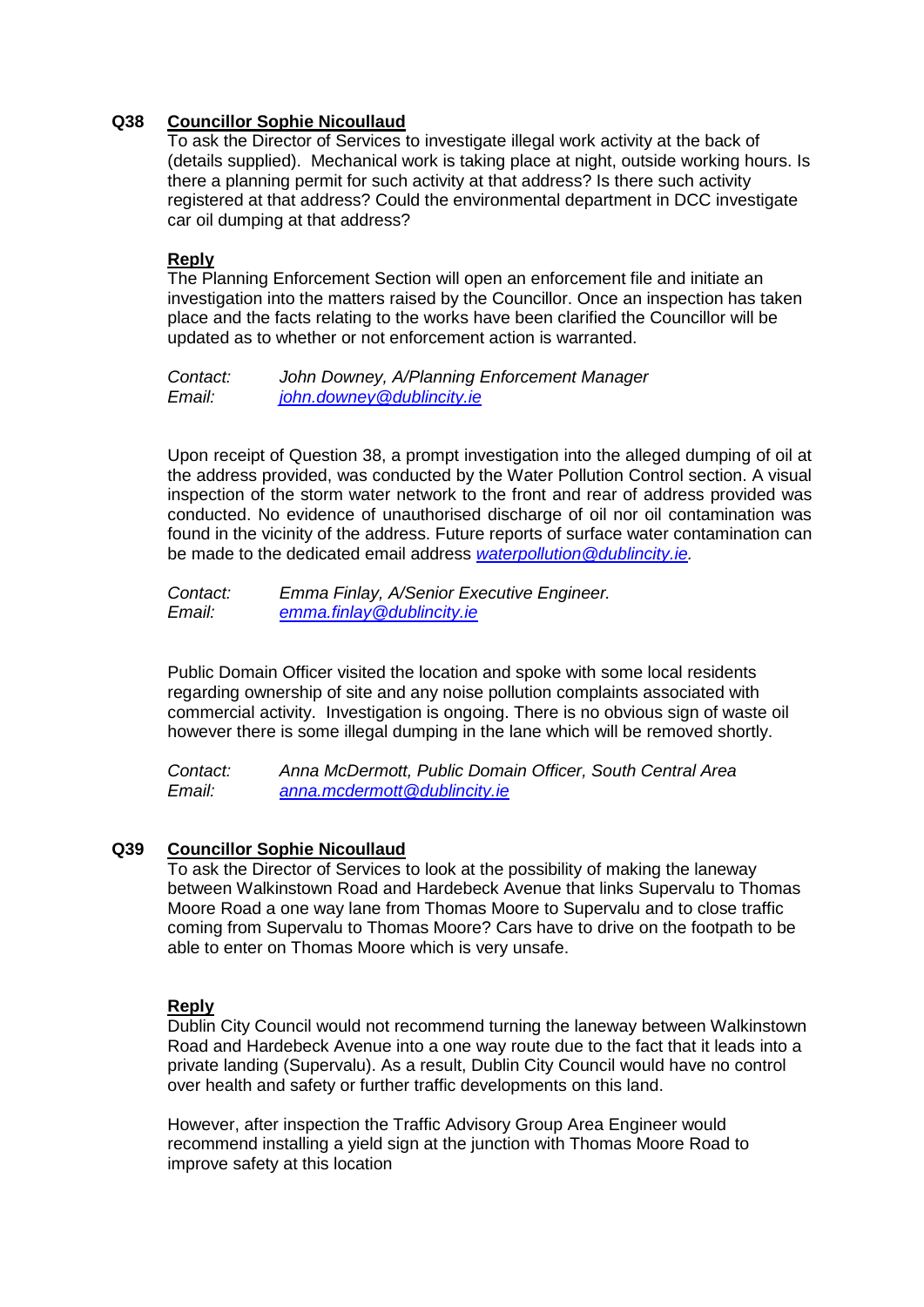*Contact: Niall O'Neill, South Central Area Engineer. Email: [niall.oneill@dublincity.ie](mailto:niall.oneill@dublincity.ie)*

### **Q40 Councillor Sophie Nicoullaud**

To ask the Director of Services to fix all the cracks at 50, 39 and 33 on Sperrin Road caused by trees. They are a big hazard to pedestrians.

### **Reply**

Parks will arrange for an inspection of the trees at the above locations and liaise with our colleagues in Roads Maintenance for the footpaths to be repaired.

*Contact: Brid Brosnan, Executive Parks Superintendent Email: [parks@dublincity.ie](mailto:parks@dublincity.ie)*

In response to your query these three defects have been added to our works list for repair.

*Contact: Carl Ryan-Operations & South Central Area Engineer Email: [road.maintenance@dublincity.ie](mailto:road.maintenance@dublincity.ie)*

### **Q41 Councillor Sophie Nicoullaud**

To ask the Director of Services to work with residents on Benbulbin Road to find a solution to protect the soil for plants at the base of trees. Residents are taking it upon themselves to flower the area and to look after it and should be encouraged not discouraged. DCC needs to encourage local actions to green our communities.

### **Reply**

Parks can support the efforts of local environmental groups to make improvements to the area. If the group want to make contact directly Parks can look at this can be achieved.

*Contact: Brid Brosnan, Executive Parks Superintendent Email: [parks@dublincity.ie](mailto:parks@dublincity.ie)*

### **Q42 Councillor Sophie Nicoullaud**

To ask the Director of Services for an update on the provision of cycle parking on Benbulbin Road and to consult with residents group there to find a solution.

# **Reply**

The Environment & Transportation Department currently has no plans to install any additional cycle parking on Benbulbin Road. If the Councillor could provide details on the particular issue raised by the residents group, the matter can be investigated further.

*Contact: Chris Adamson, Executive Engineer. Email: [chris.adamson@dublincity.ie](mailto:chris.adamson@dublincity.ie)*